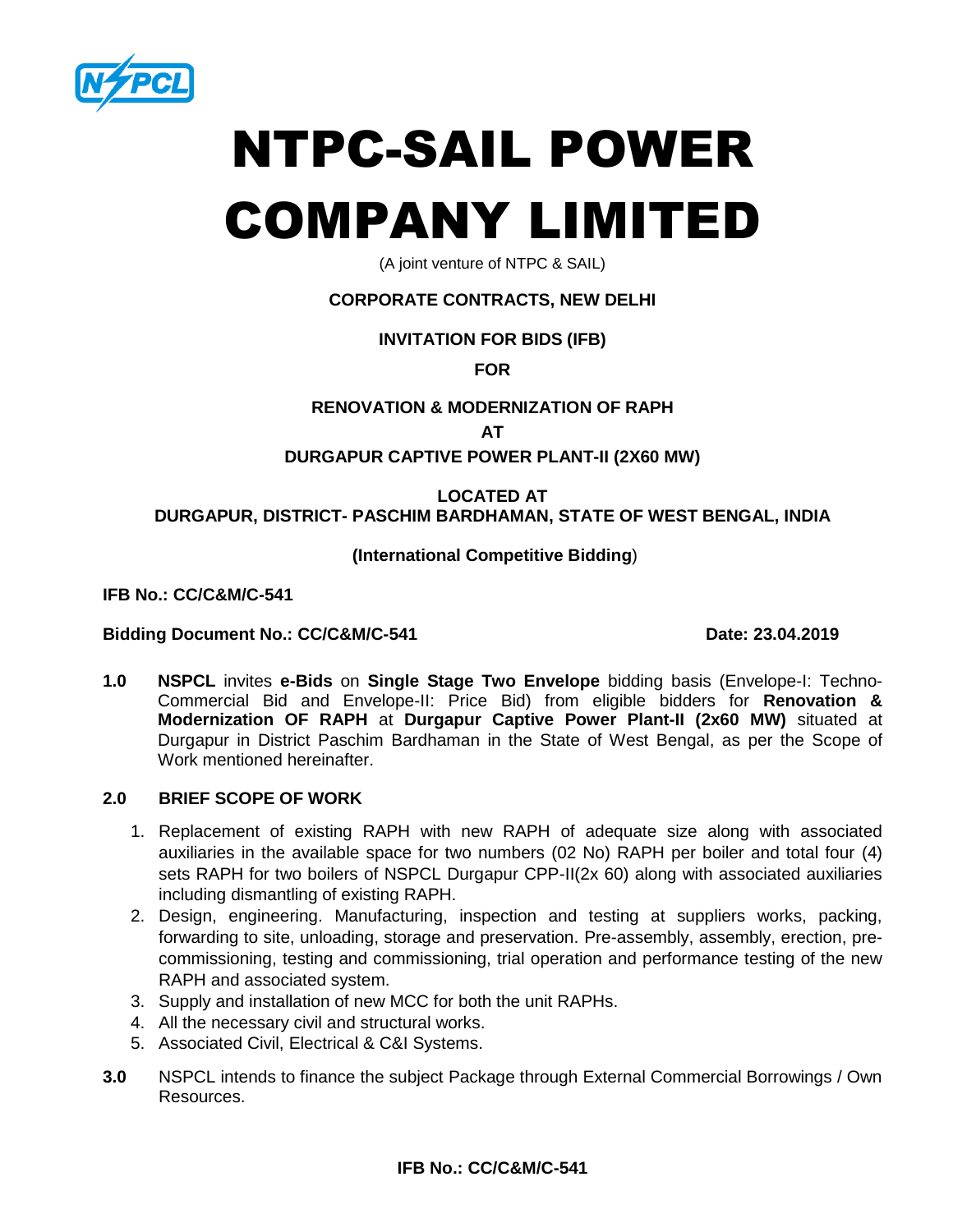

Detailed scope of work, specifications and terms & conditions are given in the Bidding Documents which are available for examination and sale at the address given below and may be downloaded as per the following schedule:

| <b>Bidding Document No</b>                                                          | CC/C&M/C-541 dt 23.04.2019                                                                                                                                                                                        |
|-------------------------------------------------------------------------------------|-------------------------------------------------------------------------------------------------------------------------------------------------------------------------------------------------------------------|
| <b>Bid Documents Sale Dates &amp; Timings</b>                                       | From 23.04.2019 to 30.04.2019 up to 17:00<br>hrs                                                                                                                                                                  |
| Last Date of receipt of queries from<br>Bidders (if any)                            | 07.05.2019                                                                                                                                                                                                        |
| Date of clarification by NSPCL                                                      | 14.05.2019                                                                                                                                                                                                        |
| Bid Receipt Date & Time comprising of<br><b>Techno-Commercial Bid and Price Bid</b> | 23.05.2019 up to 15:00 hrs. (IST)                                                                                                                                                                                 |
| <b>Bid Opening Date &amp; Time for Envelope -1</b><br>(Techno-Commercial) Bid.      | 23.05.2019 at 15:30 hrs (IST)                                                                                                                                                                                     |
| Date & Time of opening of Price Bid                                                 | To be intimated separately by NSPCL                                                                                                                                                                               |
| <b>Cost of Bidding Document</b>                                                     | <b>INR 7,875/-</b> (Rupees Seven Thousand Eight)<br>hundred Seventy Five only) per set for Indian<br><b>Bidders</b><br><b>USD 175/- (US Dollar One Hundred Seventy</b><br>Five only) per set for Foreign Bidders. |

**5.0** All bids must be accompanied by Bid security for an amount of **INR 50,00,000/-. (Indian Rupees Fifty Lakhs only) or USD 71,100/- (US Dollars Seventy One Thousand One Hundred only)** in the form as stipulated in Bidding Documents.

*Any Bid not accompanied by an acceptable Bid Security in a separate sealed envelope shall be rejected by the Employer as being non-responsive and returned to the bidder without being opened***.**

### **6.0 QUALIFYING REQUIREMENTS**

In addition to the requirements stipulated under section Instruction to bidder (ITB), the bidder should also meet the qualifying requirements stipulated hereunder in **clauses 6.1.1 or 6.1.2 or 6.1.3 as the case may be and clause 6.2.0 and/or 6.3.0 as the case may be, mentioned below:**

### 6.1.0 **Technical Criteria**

- 6.1.1 The Bidder should have executed the work(s) of design, engineering, supply, erection /supervision of erection, commissioning / supervision of commissioning of at least one no. of Rotary Regenerative type Air Preheater with vertical axis of rotation for a pulverised coal fired power station having unit rating of 60 MW or above and the same should have been in successful operation for a period not less than 01 (one) year as on the date of Techno-Commercial bid opening.
- 6.1.2 **(i)**The Bidder, who has only supplied, erected/supervised erection & commissioned/ supervised commissioning Rotary Air Pre heater of type as mentioned at clause **6.1.1** can also participate provided he has collaboration or valid licensing agreement for design & engineering of Air Preheaters with such agency who meets the requirements stipulated at clause **6.1.1** above.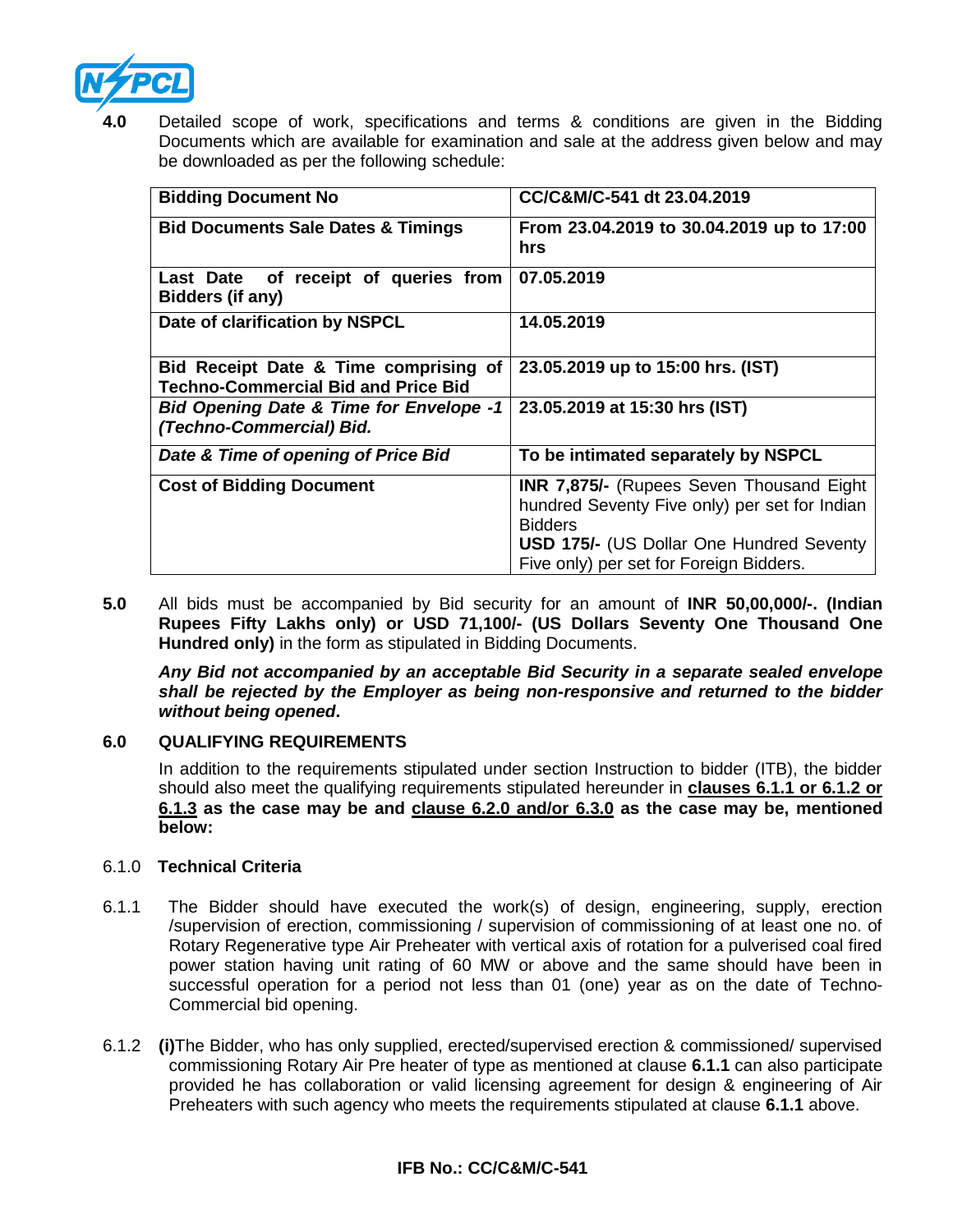

### *AND* **AND**

- 6.1.2 **(ii)**The Bidder shall furnish a Deed of Joint Undertaking (DJU) executed by him and his Collaborator/licenser as per format enclosed in bid documents for the satisfactory performance of the Air Preheaters. This deed of Joint Undertaking(DJU) shall be submitted along with the bid, failing which the Bidder shall be disqualified and his bid shall be rejected. Further, in case of award, Bidder's Collaborator/licenser will be required to furnish an on demand bank guarantee for 1% (one percent) of total contract price in addition to the contract performance security to be provided by the Bidder.
- 6.1.3 The Bidder should have executed Renovation & Modernization (R&M) works including replacement of Regenerative Air Preheaters in pulverised coal fired unit(s) of 60 MW or above rating and the same (Air Preheater) after R&M works should have been in successful operation for period not less than 01 (one) year as on the date of Techno-Commercial bid opening. In such case, the Bidder shall source the Air Preheater from an agency who meets the requirement stipulated in clause **6.1.1** above and shall also comply to clause **6.1.2(ii)** above.

### **6.2.0 Financial Criteria of Bidder:**

6.2.1The average annual turnover of the Bidder should not be less than **INR 1623 Lacs (Indian Rupees One Thousand Six Hundred Twenty Three Lacs Only)** during the preceding three (3) completed financial years as on date of techno-commercial bid opening.

 In case a Bidder does not satisfy the annual turnover criteria, stipulated above on its own, its Holding Company would be required to meet the stipulated turnover requirements as above, provided that the Net Worth of such Holding Company as on the last day of the preceding financial year is at least equal to or more than the paid- up share capital of the Holding Company. In such an event, the Bidder would be required to furnish along with its Techno-Commercial Bid, a Letter of Undertaking from the Holding Company, supported by the Holding Company's Board Resolution, as per the format enclosed in the bid documents, pledging unconditional and irrevocable financial support for the execution of the Contract by the Bidder in case of award.

6.2.2 Net Worth of the Bidder as on the last day of the preceding financial year should not be less than 100% (hundred per cent) of bidder's paid-up share capital. In case the Bidder does not satisfy the Net Worth criteria on its own, it can meet the requirement of Net worth based on the strength of its Subsidiary (ies) and/or Holding Company and/or Subsidiaries of its Holding companies wherever applicable, the Net worth of the Bidder and its Subsidiary(ies) and/or Holding Company and/or Subsidiary(ies) of its Holding Company, in combined manner should not be less than 100% (hundred per cent) of their total paid up share capital. However individually, their Net worth should not be less than 75% (seventy five per cent) of their respective paid up share capitals.

Net worth in combined manner shall be calculated as follows:

Net worth (combined) =  $(X1+ X2+X3) / (Y1+Y2+Y3) X 100$  where X1, X2, X3 are individual Net worth which should not be less than 75% of the respective paid up share capitals and Y1,Y2,Y3 are individual paid up share capitals.

6.2.3 In case the Bidder is not able to furnish its audited financial statements on standalone entity basis, the unaudited unconsolidated financial statements of the Bidder can be considered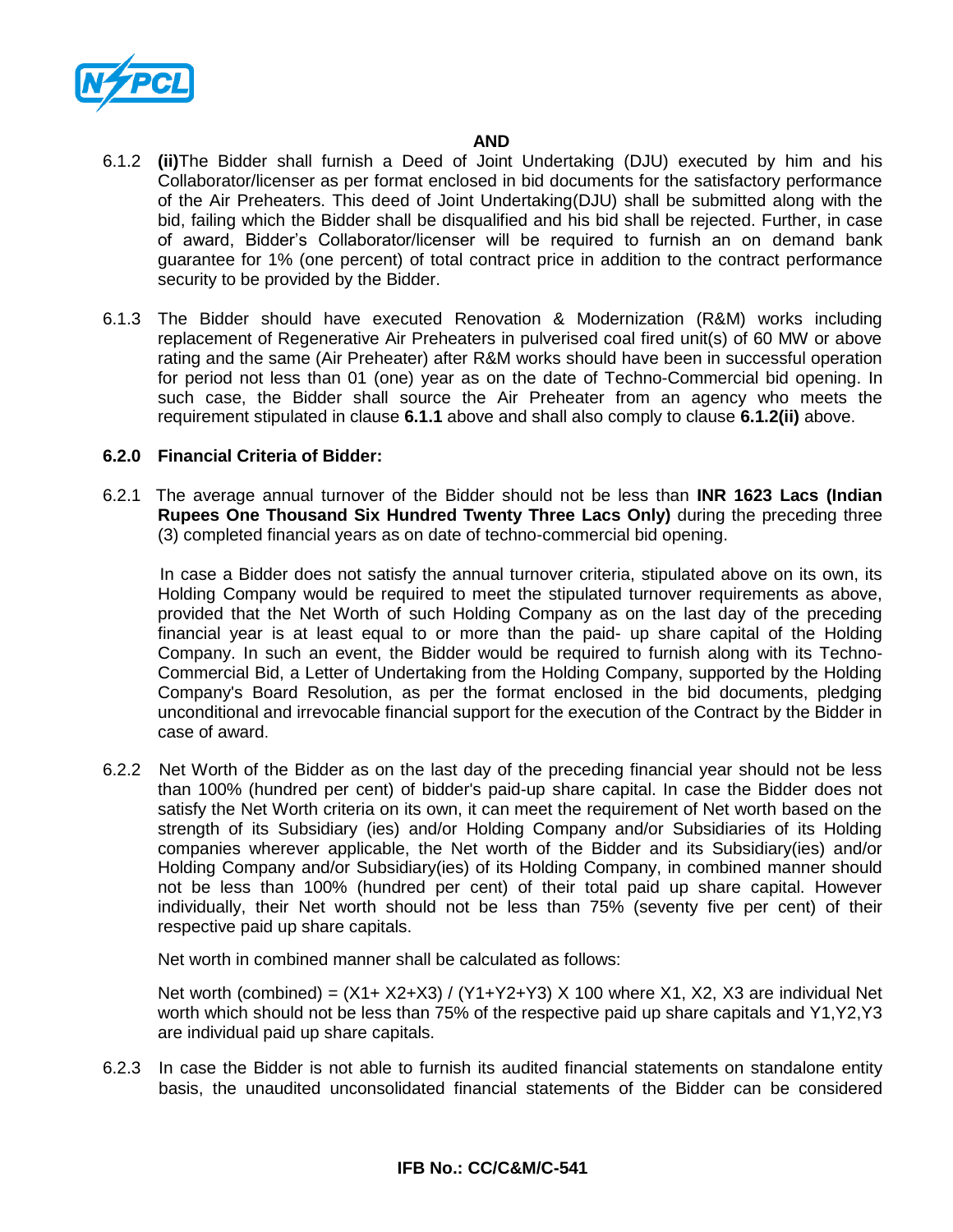

acceptable provided the Bidder furnishes the following further documents on substantiation of its qualification:

- a. Copies of the unaudited unconsolidated financial statements of the Bidder along with copies of the audited consolidated financial statements of its Holding Company.
- b. A Certificate from the CEO/CFO of the Holding Company, as per the format enclosed in the bidding documents, stating that the unaudited unconsolidated financial statements form part of the consolidated financial statement of the Holding Company.

 In cases where audited results for the last financial year as on the date of Techno Commercial bid opening are not available, the financial results certified by a practicing Chartered Accountant shall be considered acceptable. In case the Bidder is not able to submit the Certificate from a practicing Chartered Accountant certifying its financial parameters, the audited result of three consecutive financial years preceding the last financial year shall be considered for evaluating the financial parameters. Further, a Certificate would be required from the CEO/CFO as per the format enclosed in the bidding documents stating that the Financial results of the Company are under audit as on the date of Techno-commercial bid opening and the Certificate from the practicing Chartered Accountant certifying the financial parameters is not available.

### **6.3.0 Financial Criteria of Collaborator/Associate:**

6.3.1 The average annual turnover of the Collaborator/Associate should not be less than I**NR 162 Lacs (Indian Rupees One Hundred Sixty Two Lacs Only)** during the preceding three (3) completed financial years as on date of techno-commercial bid opening.

 In case a Collaborator/Associate does not satisfy the annual turnover criteria, stipulated above on its own, its Holding Company would be required to meet the stipulated turnover requirements as above, provided that the Net Worth of such Holding Company as on the last day of the preceding financial year is at least equal to or more than the paid- up share capital of the Holding Company. In such an event, the Collaborator/Associate would be required to furnish along with its Techno-Commercial Bid, a Letter of Undertaking from the Holding Company, supported by the Holding Company's Board Resolution, as per the format enclosed in the bid documents, pledging unconditional and irrevocable financial support for the execution of the Contract by the Collaborator/Associate in case of award.

6.3.2 Net Worth of the Collaborator/Associate as on the last day of the preceding financial year should not be less than 100% (hundred percent) of Collaborator/Associate's paid-up share capital. In case the Collaborator/Associate does not satisfy the Net Worth criteria on its own, it can meet the requirement of Net worth based on the strength of its Subsidiary (ies) and/or Holding Company and/or Subsidiaries of its Holding companies wherever applicable, the Net worth of the Collaborator/Associate and its Subsidiary(ies) and/or Holding Company and/or Subsidiary(ies) of its Holding Company, in combined manner should not be less than 100% (hundred percent) of their total paid up share capital. However individually, their Net worth should not be less than 75% (seventy five per cent) of their respective paid up share capitals.

Net worth in combined manner shall be calculated as follows:

Net worth (combined) = (X1+ X2+X3) / (Y1+Y2+Y3) X 100 where X1, X2, X3 are individual Net worth which should not be less than 75% of the respective paid up share capitals and Y1,Y2,Y3 are individual paid up share capitals.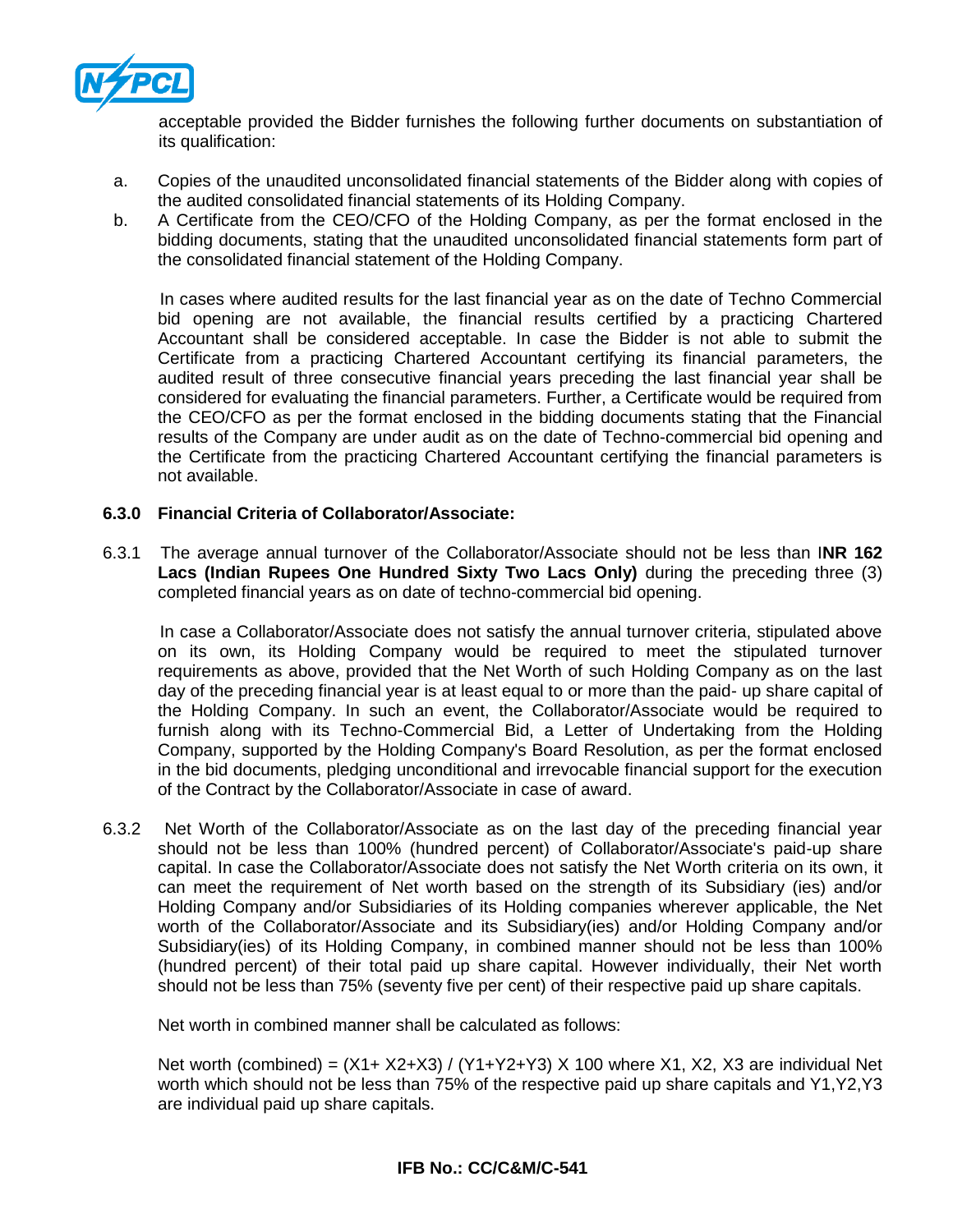

- 6.3.3 In case the Collaborator/Associate is not able to furnish its audited financial statements on standalone entity basis, the unaudited unconsolidated financial statements of the Collaborator/Associate can be considered acceptable provided the Collaborator/Associate further furnishes the following documents on substantiation of its qualification:
- a. Copies of the unaudited unconsolidated financial statements of the Collaborator/Associate along with copies of the audited consolidated financial statements of its Holding Company.
- b. Certificate from the CEO/ CFO of the Holding Company, as per the format enclosed in the bidding documents, stating that the unaudited unconsolidated financial statements form part of the consolidated financial statement of the Holding Company.

In case where audited results for the last financial year as on date of techno-commercial bid opening are not available, the financial results certified by a practicing Chartered Accountant shall be considered acceptable. In case the Collaborator/Associate is not able to submit the Certificate from a practicing Chartered Accountant certifying its financial parameters, the audited result of three consecutive financial years preceding the last financial year shall be considered for evaluating financial parameters. Further, a certificate would be required from the CEO/CFO as per the format enclosed in the bidding documents stating that the financial results of the company are under audit as on techno commercial bid opening and the Certificate from a practicing Chartered Accountant certifying the financial parameters is not available.

### **Notes for Clause 6.2.0 & 6.3.0:**

- i. Net worth means the sum total of the paid up share capital and free reserves. Free reserves means all reserves credited out of the profits and share premium account but do not include reserves credited out of the revaluation of the assets, write back of depreciation provision and amalgamation. Further any debit balance of Profit and Loss account and miscellaneous expenses to the extent not adjusted or written off, if any, shall be reduced from reserves and surplus.
- ii. Other income shall not be considered for arriving at annual turnover.
- iii. "Holding Company" and "Subsidiary" shall have the meaning ascribed to them as per Companies Act of the respective countries.
- iv. For Turnover indicated in foreign currency, the exchange rate as on seven (7) days prior to the date of techno-commercial bid opening shall be used.
- **7.0** Notwithstanding anything stated above, the Employer reserves the right to assess the capabilities and capacity of the Bidder / his collaborators / associates / subsidiaries / group companies to perform the contract, should the circumstances warrant such assessment in the overall interest of the Employer.
- **8.0** NSPCL reserves the right to reject any or all Bid(s) or cancel/withdraw the Invitation for Bids without assigning any reason whatsoever and in such case no Bidder/intending Bidder shall have any claim arising out of such action.
- **9.0** A complete set of Bidding Documents may be downloaded by any interested Bidder on payment (non-refundable) of the cost of the Documents as mentioned above
	- i. through NEFT/RTGS transfer in the following NSPCL's Bank Account: